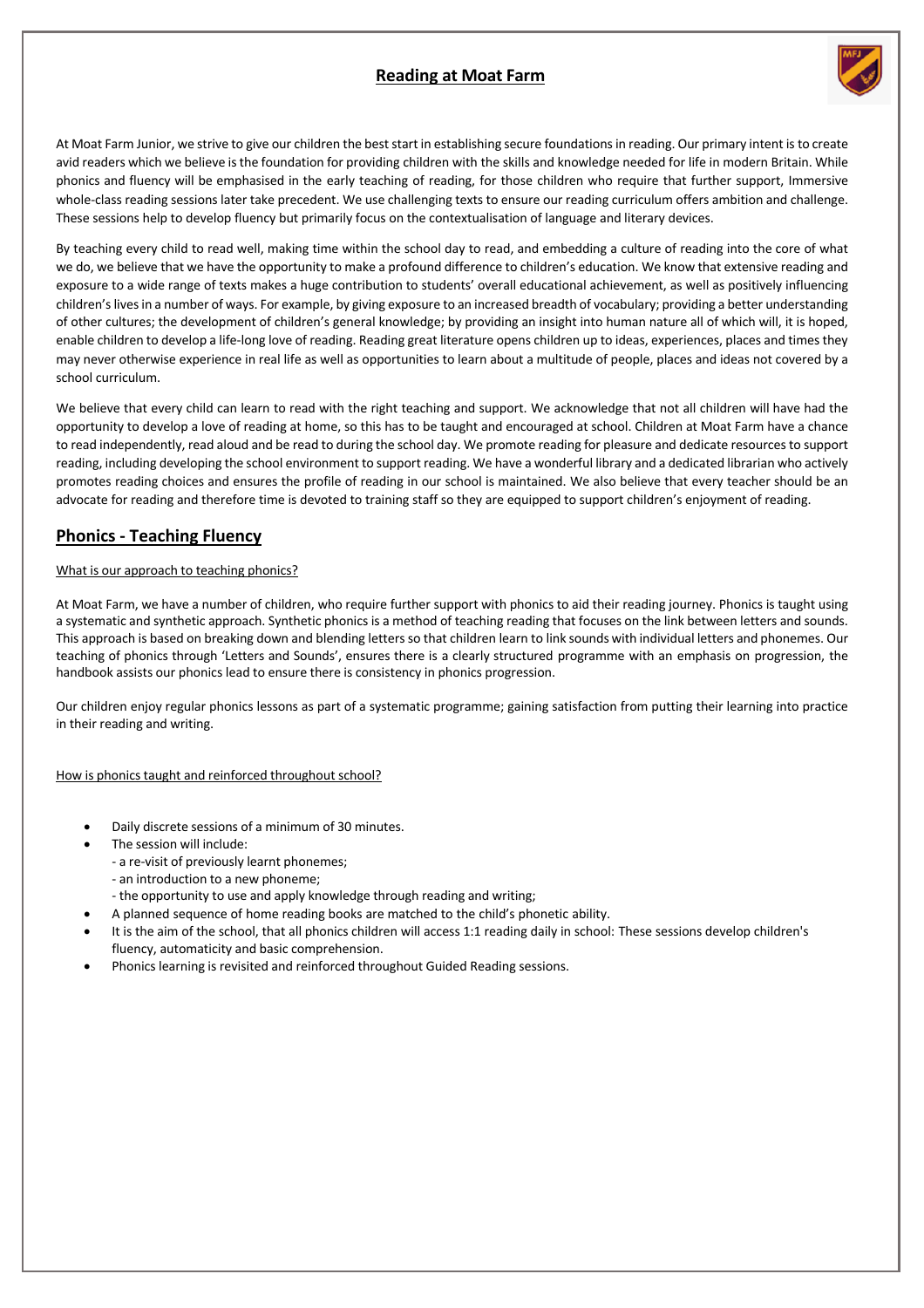## **Developing Fluency and Comprehension**

Throughout Key Stage Two, reading and writing are taught using an interwoven-practice. Carefully selected texts are used to allow children to develop as readers and writers interchangeably; contextualisation of texts sits at the heart of our sessions.

In order to prepare children for this approach, whole-class reading sessions take place in upper and lower Key Stage Two. During whole-class reading sessions children are rapidly moving through the mediums of: whole class talk; paired and group talk and individual thinking.

#### **Whole Class Reading: Five Reasons Why**

#### Exposure for all.

Whole-classreading sessions mean that children of all attainment bands are immersed in the same high-quality literature and the discussions that these texts promote. It is essential that less confident readers are exposed to the high-quality reasoning of more confident readers and become part of these discussions, mixed-attainment pairs allow for frequent paired discussion.

#### Challenge for all.

The text chosen should provide a clear challenge for all members of the class. A good rule of thumb isthat the text chosen should be between 12 and 18 months beyond the reach of your higher attaining readers; that is to say, beyond the reach of their independent reading of it *and* comprehending of it.

#### Role model reading style and question response.

When reading, the teacher should model good use of intonation, movement, volume and expression. Children will pick up good reading styles from teachers' performances. Eventually, they will start to emulate teachers in their own performances.

When discussing literature, the teacher should model, and expect from children, high-quality responses with evidence and explanations provided to support.

Children need to be able to say a response before they can write one; teachers should model and encourage children to make good use of sentence stems (e.g.," The author has used the word to suggest the word has connotations of ")

#### Pace and engagement.

Teachers should be actively monitoring pace, so as to ensure high levels of engagement throughout the lesson. Reading and listening to reading for long periods of time can be mentally taxing for some children. Interspersing longer stints of reading with paired discussions/independent follow-up tasks can help with this.

#### Use of targeted and open-ended questioning.

Targeted questioning is not only good for Assessment for Learning but also a good way to ensure all children engage with the lesson – if they don't know who will be asked to provide a response then they are more likely to consider your question and make good use of their talking partner.

> Research taken from: 'Why whole-class reading beats a carousel - and seven ways to ensure it is successful' *TES online, January 2018*

#### How are texts chosen?

High quality texts have been chosen to represent the diverse cultural make up of Moat Farm. It is of vital importance children see themselves represented in texts. Texts link to our school drivers and values, to promote the school's beliefs and our aspirations for all our children.

|           | Aut1-                                                                                                                                                                                  | Aut <sub>2</sub> -<br>Conflict                                                                                                               | $Spr1-$<br>Archaic/                                                                                                                                      | $Spr2-$<br><b>Inspirational</b>                                                                                                                                                                                                         | $Sum1 -$<br><b>Our World</b>                                                                                                                                                                                                           | $Sum2 -$                                                                                                                                                                                            |
|-----------|----------------------------------------------------------------------------------------------------------------------------------------------------------------------------------------|----------------------------------------------------------------------------------------------------------------------------------------------|----------------------------------------------------------------------------------------------------------------------------------------------------------|-----------------------------------------------------------------------------------------------------------------------------------------------------------------------------------------------------------------------------------------|----------------------------------------------------------------------------------------------------------------------------------------------------------------------------------------------------------------------------------------|-----------------------------------------------------------------------------------------------------------------------------------------------------------------------------------------------------|
|           | Change<br>Friendship                                                                                                                                                                   |                                                                                                                                              | classics                                                                                                                                                 | people                                                                                                                                                                                                                                  |                                                                                                                                                                                                                                        | <b>Diversity</b>                                                                                                                                                                                    |
| Year<br>3 | Little People,<br>Big Dreams-<br>David<br>Attenborough<br>-non-fiction<br>Mae among<br>the stars by<br>Roda Ahmed-<br>narrative non-<br>fiction<br>Our Tree by<br>David<br>Harmer-poem | Refugees<br>and<br>migrants by<br>Ceri<br>Roberts-<br>non-fiction<br>Wisp-Zana<br>Ergiller -<br>fiction<br>A child's<br>garden by<br>Michael | Peter Pan-J.M<br>Barrie-fiction<br>DK Find out<br>Pirates - non-<br>fiction<br>The Bird<br>Crocodile by<br>Anife Mannix-<br>poem<br>Pandora-<br>Victoria | Counting on<br>Katherine: How<br>Katherine Johnson<br>saved Apollo 13 by<br>Helaine Becker-<br>picture book<br>Nobody owns the<br>sky by Reeve<br>Linbergh-poem<br>Little people, big<br>dreams: Stephen<br>Hawkings-<br>narrative non- | One Plastic bag -<br>Isatou Ceesay-non-<br>fiction<br>The River by Valerie<br>Bloom-poem<br>The street beneath<br>my feet-Charlotte<br>Guillian and Yuval<br>Zommer-picture book<br>The Great Kapok<br>Tree by Lynne<br>Cherry-fiction | Max and the<br>millions-Ross<br>Montgomery-<br>fiction<br>Sophia the<br>dreamer and<br>her magical<br>afro-Jessica<br>Wilson-poem<br>Six dots: a<br>story of young<br>Louis Braille-<br>Jen Bryant- |
|           | Something<br>Changes-<br>Michael Rosen<br>poem                                                                                                                                         | Foreman-<br>fiction<br>Little<br>People, Big                                                                                                 | Turnbull-<br>picture book                                                                                                                                | fiction<br>Anisha: Accidental<br>Detective by<br>Serena Patel-                                                                                                                                                                          |                                                                                                                                                                                                                                        | non-fiction<br>The Invisible-<br>Tom Percival-<br>picture book                                                                                                                                      |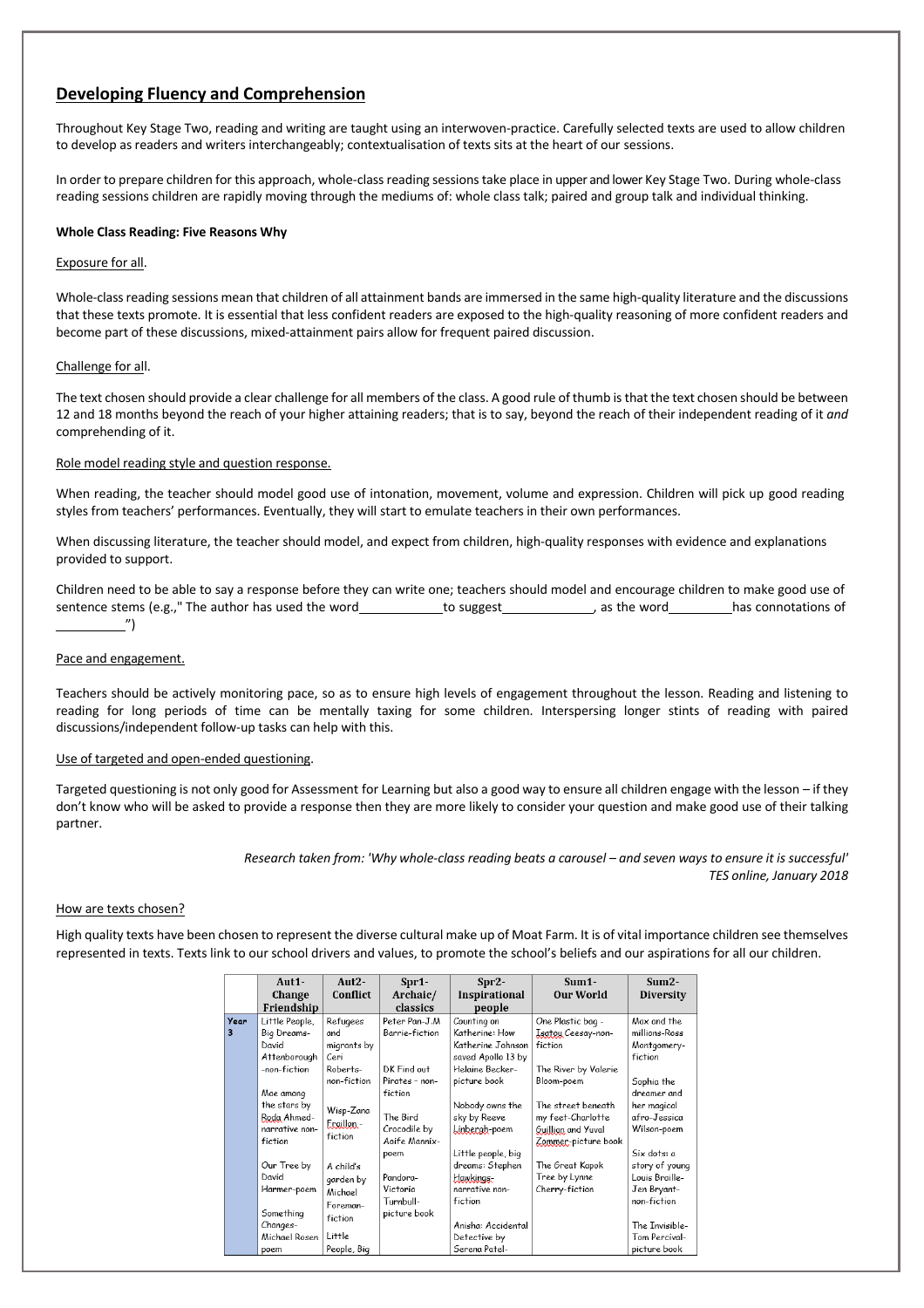#### How do we support and encourage parental involvement?

We encourage parents to attend relevant meetings and workshops to help them to support their child at home.

We work with parents to support reading at home. The Reading Team make weekly contact with parents whose children are not reading the expected three times a week.

## **Engagement in Reading and the Reading Culture**

How do we inspire children to read a range of high-quality literature whilst promoting reading for pleasure?

The teaching of reading is central to our English ethos. Books have been carefully developed to broaden children's literature repertoire and hopefully encourage them to become wider, more avid and life-long readers. We use texts to aid our writing units. Where possible, crosscurricular links are made and texts are chosen because of their connection with wider learning in areas such as history or geography. Some texts have also been chosen because of the fantastic route they offer into discussing and exploring many social, emotional and cultural issues thus developing the *cultural capital* of our children.

We know that well-chosen literature allows children to develop culturally, emotionally, intellectually, socially and spiritually. Being immersed in good quality literature develops pupils' acquisition of a wide vocabulary; allowing children to explore and appreciate our rich and varied literary heritage.

In order to expose our children to a wider range of high-quality literature, we have our suggested reading list 'Twelve to read before you are twelve'. This recommended reading book list has been carefully created by staff and are a range of traditional and modern classics.

Our reading environment promotes Reading for Pleasure. Outside each classroom, books have been carefully selected to engage and develop knowledge of children's literature. Display boards share what current children's books staff are reading and would recommend, enabling 'book talk' to take place.

We have a strong ethos around the importance of reading; including reading for pleasure. Children are given opportunities to read for pleasure for at least 15 minutes each day in 'Comfy Reading' sessions. Adults in the classroom may also read a book of their choice as a way of modelling this practice: immersed in uninterrupted quiet reading.

In addition to this, each class enjoyslistening a classstory or poem daily. This again provides an opportunity for staff to be reading role models to our children as well as develop knowledge of children's literature.

We have a newly refurbished School Library and well-resourced Reading Corners in each classroom. To encourage use of the library, each class visits every other week.

Each class has a book corner that includes: a live reading display relating to recommended reading books or their current 'Read at 3' text.

For children who read three times a week, every week throughout a whole term, they are invited to termly reading events. These have included author visits, reading picnics and treasure hunts.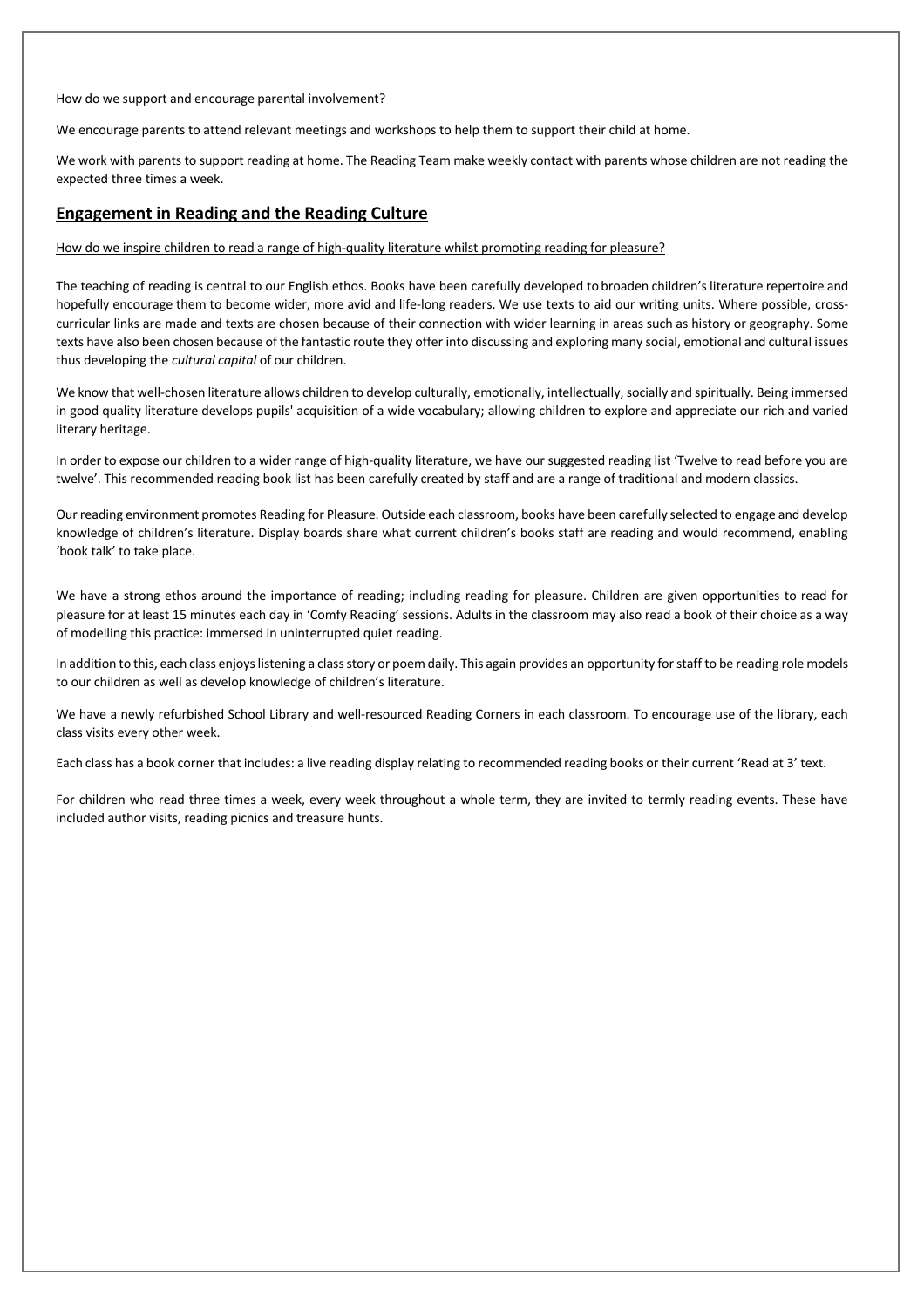# **Monitoring and Assessment of Reading**

#### How do we monitor reading?

All children have a *Reading Record*.

Children are expected to have their reading records in school and to take them home every day. We maintain high expectations that all children should be reading for ten minutes at least three times a week at home. Parents in Year 3, 4 and 5 are expected to write comments in their child's reading record to show that they are reading and as a way of communicating.

In Year 6, children are expected to gradually take more responsibility and record their own books and responses to

books, however parents are still required to provide a signature.

#### How do we assess reading?

Salford reading tests are completed three times a year to establish reading ages of children. This, along with class work and assessment data allows teacher to provide children with a book band

#### *Reading comprehension assessment*

Formal assessments take place half termly in Year 6. In spring and summer in Year 4 and 5 and in summer term in Year 3. English assessment ladders based on the expectations of the National Curriculum are used throughout the academic year to assess reading. Children's attainment is recorded on the whole school data tracker as: WTS, EXS, GDS. This allows leaders to understand which children are on track, based on their prior attainment, as well as identifying the lowest 20% of readers in each year group through mapping grids.

### **Support**

#### How do we support children with SEND and those who are reading below the expected standard for their year group?

We have a determined approach that all children will meet the expected standard or exceed the expected standard in reading.

The following interventions are used in order to support the readers who are working below the expected standard in each year group:

- Flashcards used to develop automaticity with High Frequency Words
- Teaching of Phonics
- Paired reading (UKS2 children reading with younger children)
- 1:1 and/or small group reading
- Differentiated Guided Reading texts and work